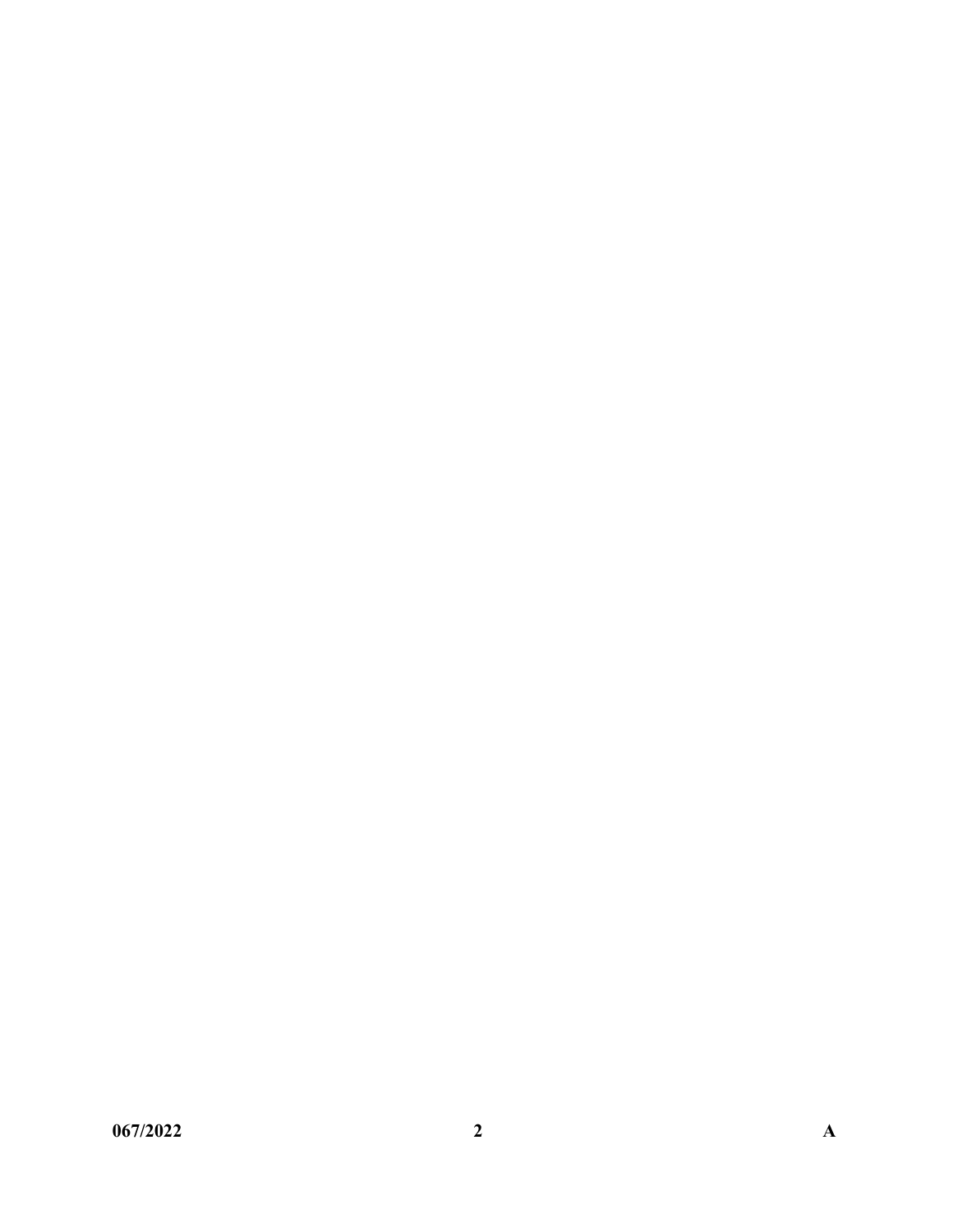## Total Marks : 100 Marks

## Time : 1 hour and 30 minutes

| $\mathbf A$ |                                      |                                                                                                                                                                                                                                                                                                                               |     | 3                     |            |                                  |                                                                                                   | 067/2022<br>$\left[ P.T.O. \right]$ |
|-------------|--------------------------------------|-------------------------------------------------------------------------------------------------------------------------------------------------------------------------------------------------------------------------------------------------------------------------------------------------------------------------------|-----|-----------------------|------------|----------------------------------|---------------------------------------------------------------------------------------------------|-------------------------------------|
| 10.         |                                      | In stress strain diagram proof stress is measured corresponding to a strain of<br>$(A)$ 0.2%                                                                                                                                                                                                                                  |     | (B) $0.02\%$          |            | $(C)$ 0.002\%                    | (D)<br>.<br>The staff status, confidential advisabilities, sold schiches confidential contractive | $2.0\%$                             |
| 9.          | Kanis method is a<br>(A)<br>(C)      | Displacement method<br>Virtual work method                                                                                                                                                                                                                                                                                    |     |                       | (B)<br>(D) | Force method<br>None of these    |                                                                                                   |                                     |
| 8.          | (C)                                  | A simply supported beam AB of span 8 m supports a point load of 20 kN at 2 m from<br>support A and a uniformly distributed load of 15 kN/m for a length of 4 m from support<br>B. The location of maximum bending moment in the beam is at<br>(A) 4 m from left support (B) 5.5 m from left support<br>4 m from right support |     |                       | (D)        | 3.33 m from right support        |                                                                                                   |                                     |
| 7.          | on quarter span is                   | A three hinged parabolic arch has a span of L, central rise h and loaded with a uniformly<br>distributed load of w/unit length on the span. The value of bending moment in the arch<br>(A) $3wL^{2}/8$                                                                                                                        |     | (B) W <sub>L</sub> /8 |            | (C) $\text{wl}^2/16$             |                                                                                                   | $(D)$ Zero                          |
| 6.          | (A)                                  | A continuous beam ABC with support A hinged, B & C are on rollers have span AB, BC<br>are $6 \text{ m} \& 4 \text{ m}$ respectively. There is an internal hinge at the middle of span BC at D.<br>Find the value of ordinate at D corresponding to the I.L.D for the shear at A.<br>$\overline{\phantom{0}}$                  |     | $(B)$ 1/3             | $(C)$ -1   |                                  |                                                                                                   | $(D)$ $-1/3$                        |
| 5.          |                                      | A pin jointed plane truss considered as stable and determinate, if<br>(A) $m + r < 2j$<br>(C) $m + r = 2j$                                                                                                                                                                                                                    |     |                       | (B)<br>(D) | $m + r > 2$<br>None of the above |                                                                                                   |                                     |
| 4.          | (A)<br>(C)                           | A simply supported T beam section with flange $10 \times 1$ cm and web depth from flange<br>10 cm with 1 cm thickness carrying a uniformly distributed load of 10 kN/m over a span<br>of 4 m. The maximum bending stress in the section is at<br>3.25 cm from N.A<br>At the intersection of flange $&$ web                    |     |                       | (B)<br>(D) | 7.75 cm from N.A<br>At N.A       |                                                                                                   |                                     |
| 3.          | (A)                                  | The sum of distribution factor in moment distribution method is<br>$\blacksquare$                                                                                                                                                                                                                                             |     | $(B)$ 1/2             | $(C)$ -1   |                                  | (D)                                                                                               | 3/4                                 |
| 2.          | $(A)$ 6                              | A three span continuous beam with one end fixed and other supports on rollers, the<br>degree of Static indeterminacy is                                                                                                                                                                                                       | (B) | $\overline{3}$        | $(C)$ 2    |                                  | (D)                                                                                               | $\boldsymbol{0}$                    |
| 1.          | $50 \times 10^2$ kN m <sup>2</sup> . | Determine the deflection at free end of the cantilever of span 4 m in which a point<br>load of 10 kN is acting at a distance of 3 m from fixed end. Take flexural rigidity as<br>$(A)$ 37.5 mm                                                                                                                                |     | $(B)$ 26.6 mm         |            | $(C)$ 27.0 mm                    | (D)                                                                                               | $32 \text{ mm}$                     |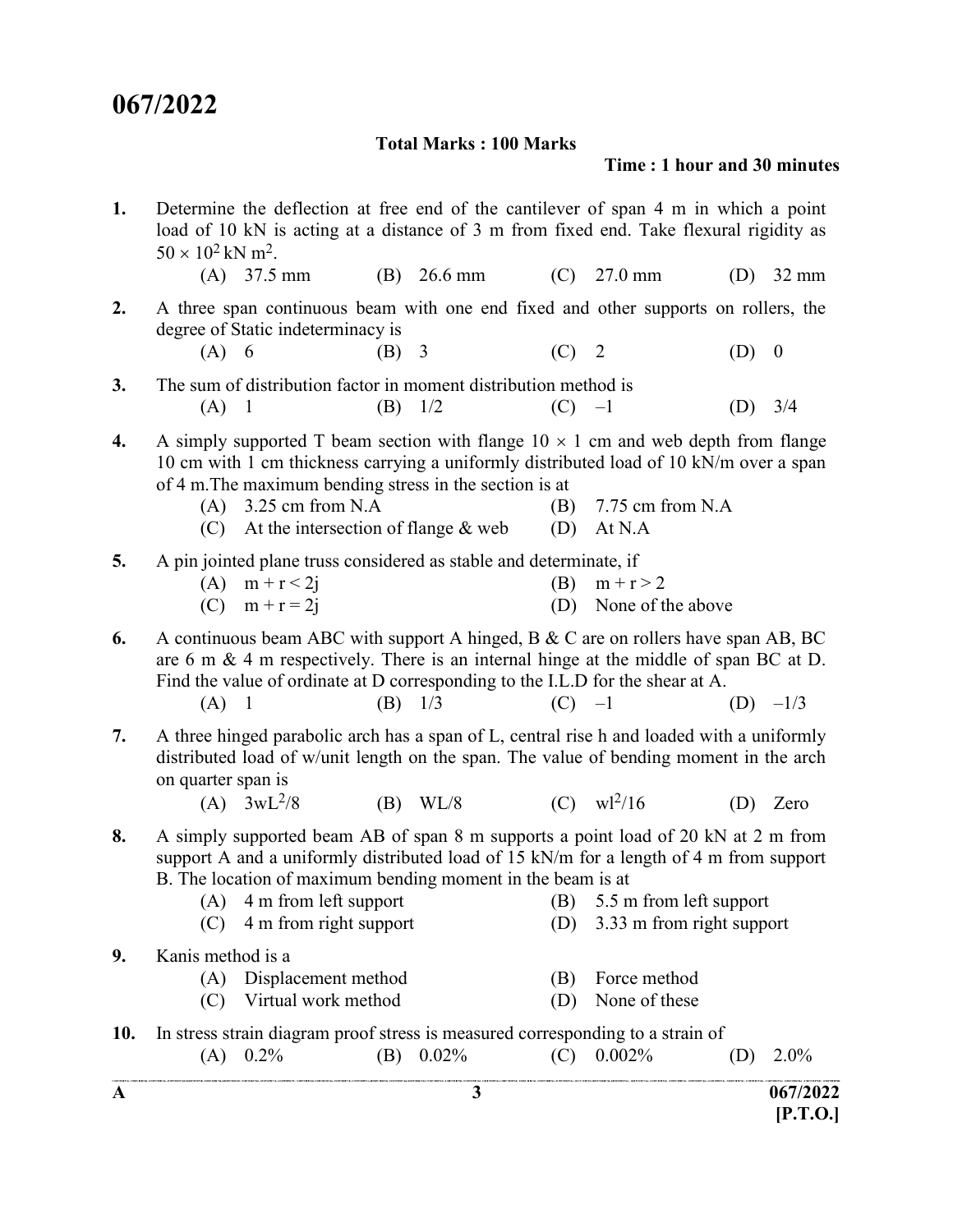11. A concrete block 2 m high, 2 m wide and 1 m thick is used for holding mud at one side of the block as shown in the Fig. 1. The density of concrete is  $2500 \text{ kg/m}^3$  while the density of the mud is 1600 kg/m<sup>3</sup>. Take specific weight of water as 10 kN/m<sup>3</sup>. If the coefficient of friction between the ground and the concrete block is 0.16, then the mud height(h) at which the block will start to slide is



12. For the cylindrical log of wood freely floating in water as shown in Fig. 2, go through the following statements



- I. As the depth of submergence increases the metacentric height decreases
- II. As the depth of submergence increases the buoyancy height from centre decreases
- III. Irrespective of the depth of submergence the body is in stable equilibrium

 IV. Irrespective of the depth of submergence body is always in neutral equilibrium Choose the correct statement combination out of the above :

- (A)  $I & III$  (B)  $II & III$  (C) IV only (D)  $I & IV$
- 13. The velocity in m/s at a point in a two dimensional flow is given as  $\vec{V} = 3\hat{i} + 4\hat{j}$ . The equation for stream line passing through the point is
	- (A)  $3xdx 4ydy = 0$  (B)  $4dx 3dy = 0$
	- (C)  $4dx + 3dy = 0$  (D)  $4ydx + 3xdy = 0$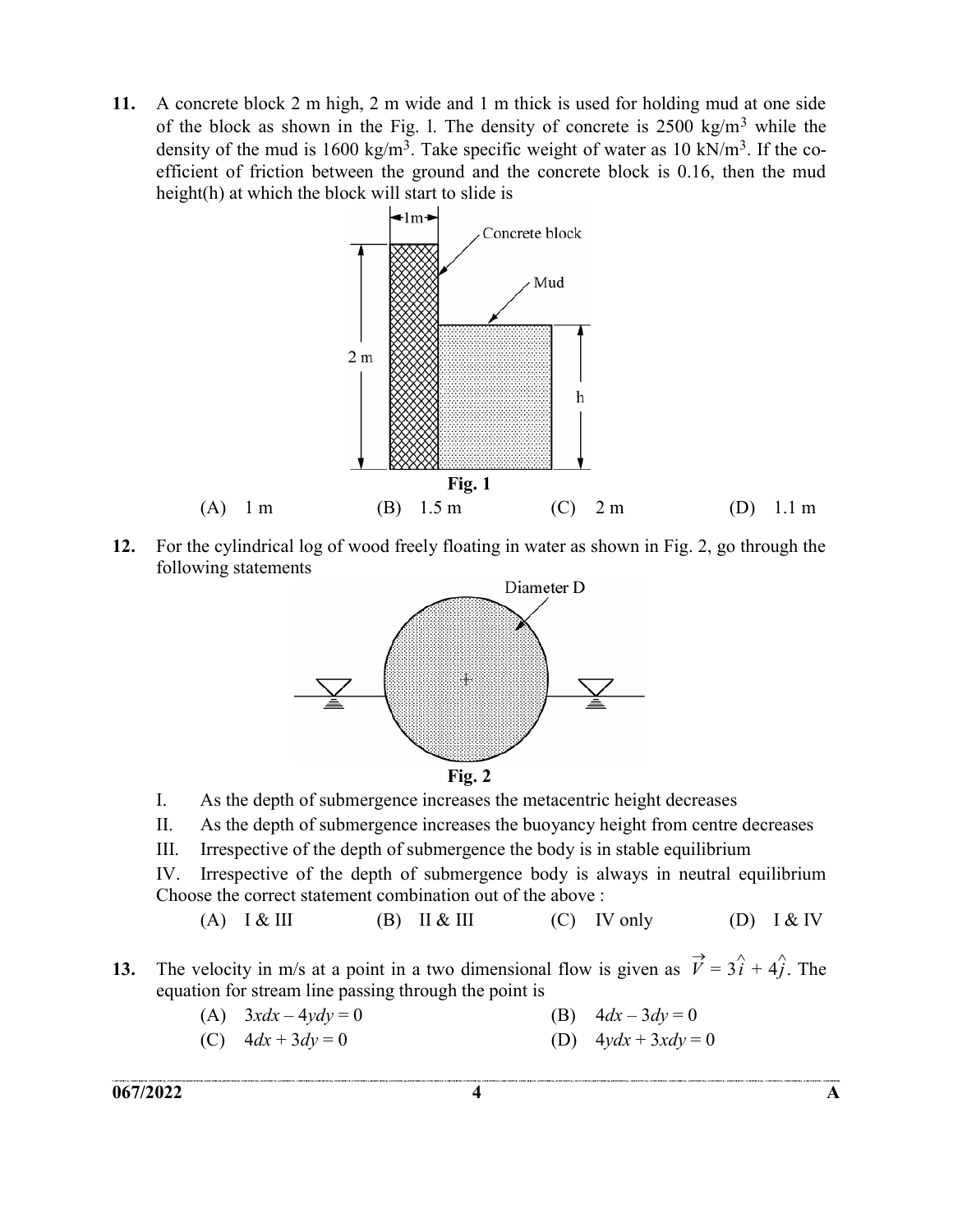- 14. On an immersed body in a flowing fluid, the drag force is due to
	- (A) force of buoyancy
	- (B) recirculation regions
	- (C) the dynamic fluid force component in the direction of flow
	- (D) stagnation pressure points
- 15. The range of Froude number of a weak hydraulic jump is
	- (A) 1.0 to 1.7 (B) 1.7 to 2.5
	- (C)  $2.5 \text{ to } 4.5$  (D)  $4.5 \text{ to } 9.0$
- 16. A rainfall of intensity 30 mm/hour is occurring over a catchment area of 2 km<sup>2</sup>. The duration of the rainfall is 3 hours. It was calculated that the total surface runoff reaching the river is  $60,000 \text{ m}^3$ . The total rainfall and total abstractions in this rainfall are

| $(A)$ 6 cm, 6 cm                 | (B) $9 \text{ cm}, 6 \text{ cm}$ |
|----------------------------------|----------------------------------|
| (C) $6 \text{ cm}, 9 \text{ cm}$ | (D) $9 \text{ cm}, 9 \text{ cm}$ |

17. The total rainfall for a 3 hour duration storm is 9 cm. The loss rate over the catchment is 2 cm/hour. The peak of the flood hydrograph is  $330 \text{ m}^3$ /s and the base flow calculated was  $30 \text{ m}^3$ /s. The peak of the 3- hour unit hydrograph is

(A) 
$$
100 \text{ m}^3\text{/s}
$$
 (B)  $33.333 \text{ m}^3\text{/s}$  (C)  $50 \text{ m}^3\text{/s}$  (D)  $110 \text{ m}^3\text{/s}$ 

18. The available moisture content of soil with depth is 20 cm/m. The root zone depth of the crop being cultivated is 1 m. The field is to be irrigated when 50% of the available moisture content in the root zone is depleted. The daily consumptive use of water for the crop is 10 mm. The water application efficiency over the field is 50%. The frequency of irrigation and depth of water for the cultivation are

| $(A)$ 5 days, 10 cm |  | $(B)$ 10 days, 10 cm |
|---------------------|--|----------------------|
|---------------------|--|----------------------|

- (C) 10 days, 20 cm (D) 8 days, 20 cm
- 19. The current metre rating curve is given in Fig. 3. The maximum number of revolutions permitted is 20,000 per second. The same current metre is used for the measurement of a stream velocity and it was observed that the total number of revolutions in one minute was 6000. The velocity of the water in the stream is  $0.6 -$

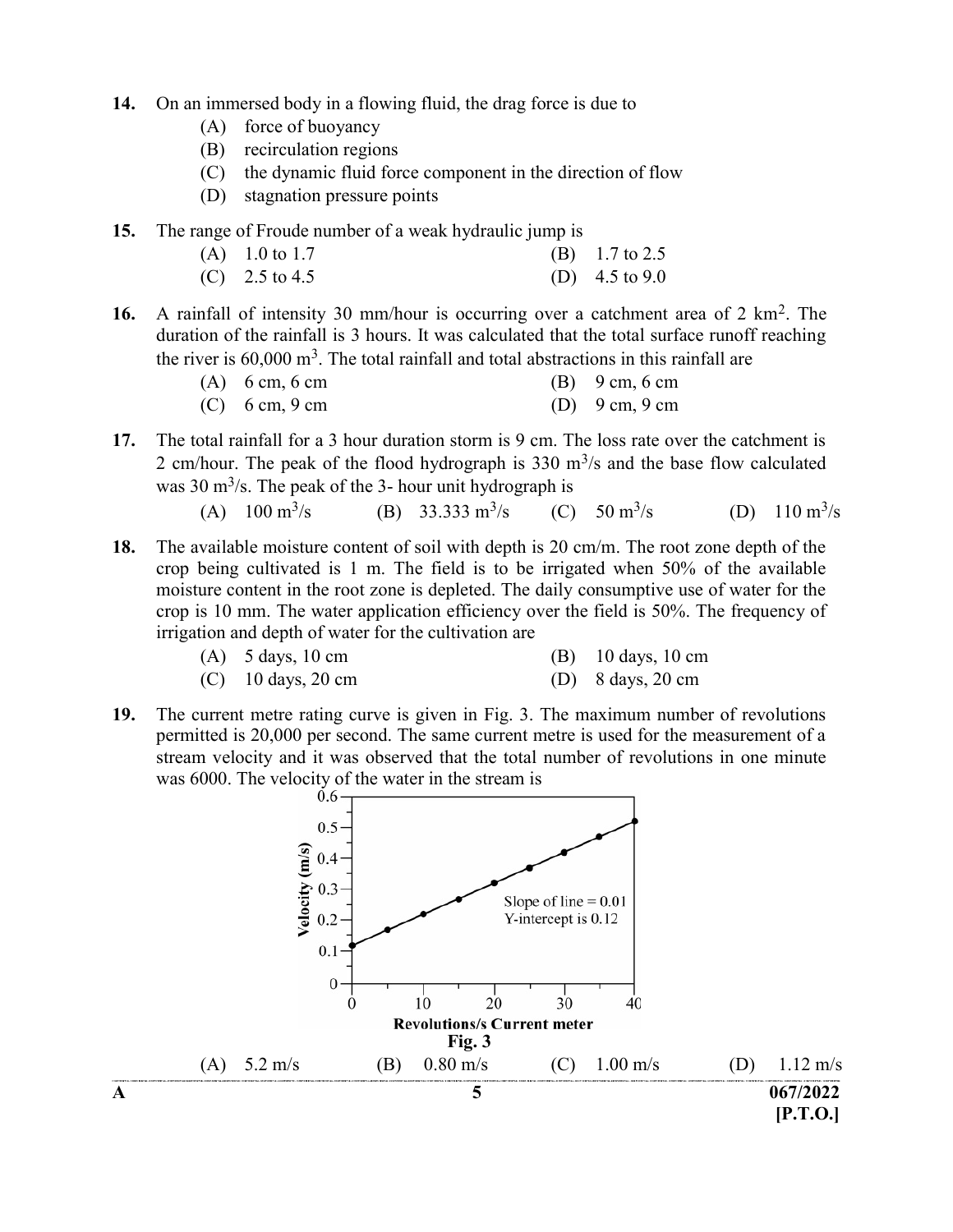20. Through Recuperation test it was obtained that the specific yield of soil is 0.01 hr<sup>-1</sup>. The sides of the open well is fully covered with concrete and the inner diameter of the well is 2 m. If the well works under a safe depression head of 1.4 m, the ratio between safe yield to specific capacity

| $(A)$ 44 Litres/hour   | $(B)$ 1.4 m                        |
|------------------------|------------------------------------|
| $(C)$ 44 Litres/hour/m | (D) $44 \text{ m}^3/\text{hour/m}$ |

- 21. A theodolite, the telescope of which can be revolved in a vertical plane about its horizontal axis, is known as a
	- (A) Transit theodolite (B) Non-transit theodolite
	- (C) Vernier type theodolite (D) Glass arc type theodolite
- 22. A 20 m tape is found to be 0.1 m too short throughout measurement. If the distance measured is recorded as 200 m, what will be the actual distance measured ?
	- (A) 202 m (B) 198 m (C) 199 m (D) 201 m
- 23. A total station is a combination of the following set of instruments :
	- (A) theodolite and compass
	- (B) electronic theodolite and electronic distance measurement
	- (C) theodolite and level
	- (D) global positioning system and electronic distance measurement

#### 24. A staff reading taken on a point of known reduced level is termed as

- (A) intermediate sight (B) fore sight
- (C) height of instrument (D) back sight
- 25. The standard time meridian in India is 82° 30' E. If the standard time at any instant is 15 hr 10 min, the local mean time for a place with longitude 20° E will be equal to

| $(A)$ 4 am | $(B)$ 11 pm | $(C)$ 4 pm | $(D)$ 11 am |
|------------|-------------|------------|-------------|
|------------|-------------|------------|-------------|

26. Match the Lists :

|     |              | $List-I$                |       |   | $List-II$ |                    |  |  |
|-----|--------------|-------------------------|-------|---|-----------|--------------------|--|--|
|     |              | (Item for Estimation)   |       |   |           | (Measurement unit) |  |  |
|     |              | Door shutters wood work |       |   |           | cubic metre        |  |  |
|     |              | Rebar bending           |       |   | quintal   |                    |  |  |
|     |              | Rock excavation         |       |   | R)        | square metre       |  |  |
|     |              | Iron bar threading      |       |   | `S)       | centimetre         |  |  |
|     |              | J.                      | $K$ L |   |           |                    |  |  |
| (A) | $\mathbf{P}$ | S                       |       | R |           |                    |  |  |
| (B) | R            | $\theta$                |       | S |           |                    |  |  |
|     |              | R                       |       |   |           |                    |  |  |

(D) Q S P R

27. A deposit taken as a guaranty from the bidder while submitting a tender is known as

- (A) bank guarantee deposit (B) security deposit
- (C) earnest money deposit (D) caution deposit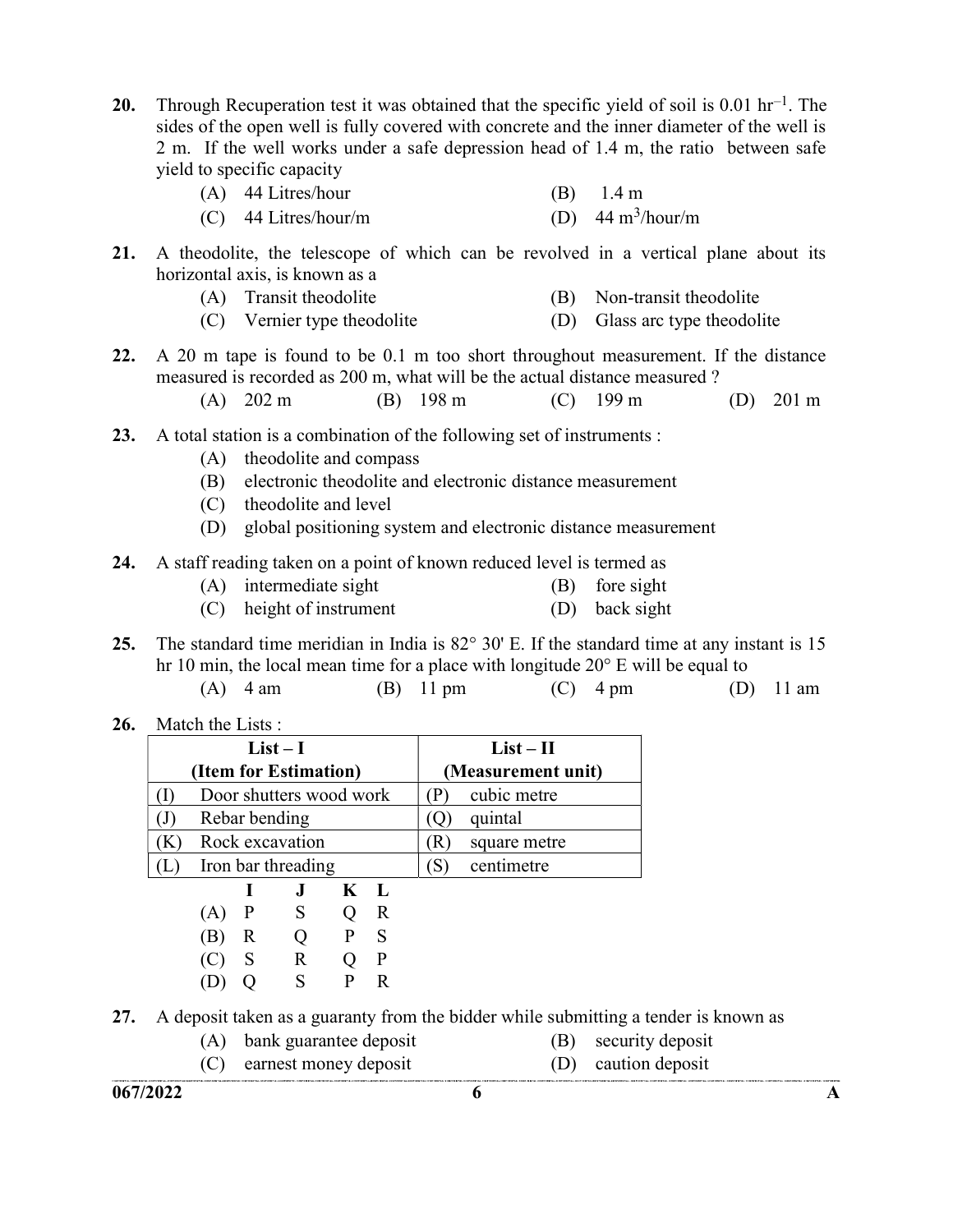- 28. Original cost of property after allowing for depreciation is known as
	- (A) book value (B) salvage value
	- (C) obsolescence value (D) rateable value

29. The weight of steel reinforcement of one cubic metre is equal to

(A) 7850 kN (B) 7850 kg (C) 785 tonne (D) 7850 N

30. A fund that is gradually accumulated by periodic or annual deposit for the replacement of building or structure at the end of its useful life is termed as

- (A) rising fund (B) scrap fund
- (C) local fund (D) sinking fund
- 31. Deciduous trees fall under the category of
	- (A) Exogenous trees (B) Endogenous trees
	- (C) Conifers trees (D) Evergreen trees
- 32. Based on modulus of elasticity, timber used for construction purposes are classified as Group B when
	- (A) Modulus of elasticity in bending above  $12.5 \text{ kN/mm}^2$
- (B) Modulus of elasticity in bending above 5.6 kN/mm<sup>2</sup> and below 9.8 kN/mm<sup>2</sup>
- (C) Modulus of elasticity in bending above 9.8 kN/mm<sup>2</sup> and below 12.5 kN/mm<sup>2</sup>
	- (D) Modulus of elasticity in bending below  $5.6 \text{ kN/mm}^2$
- 33. As per relevant Bureau of Indian Standard, the soundness of 43 grade Ordinary Portland Cement tested according to Le Chatelier apparatus shall not be more than
	- (A) 2 mm (B) 10 mm (C) 1% (D) 0.8%
- 34. Match the following :

| $List-I$                                     |     |   |                  |     |              | $List-II$                                                                                                |  |  |  |
|----------------------------------------------|-----|---|------------------|-----|--------------|----------------------------------------------------------------------------------------------------------|--|--|--|
| Bitumen emulsion<br>(P)<br>(K)               |     |   |                  |     |              | fluxing asphaltic bitumen in presence of some<br>suitable liquid distillates of coal tar or<br>petroleum |  |  |  |
| Blown bitumen<br>(L)                         |     |   |                  |     |              | obtained by passing air under pressure at a<br>higher temperature                                        |  |  |  |
| (M)                                          |     |   | Cut-back bitumen |     | (R)          | distilled to a definite viscosity or penetration<br>without further treatment.                           |  |  |  |
| Straight run bitumen<br>(N)                  |     |   |                  |     | (S)          | liquid product containing bitumen to a great<br>extent in an aqueous medium                              |  |  |  |
|                                              |     | K | L                | M N |              |                                                                                                          |  |  |  |
|                                              | (A) | S | Q                | P   | $\mathbb{R}$ |                                                                                                          |  |  |  |
|                                              | (B) | Q | P                | R S |              |                                                                                                          |  |  |  |
| $\mathbf R$<br>$\mathbf{P}$<br>S<br>(C)<br>Q |     |   |                  |     |              |                                                                                                          |  |  |  |
|                                              |     | R | ∩                | S   | $\mathbf{P}$ |                                                                                                          |  |  |  |

- 35. A plastic material obtained by oxidizing linseed oil into a rubber like substance mixed with ground cork, wood flour and pigments is known as
	- (A) Thermocol (B) Fibre glass (C) Glass wool (D) Linoleum
-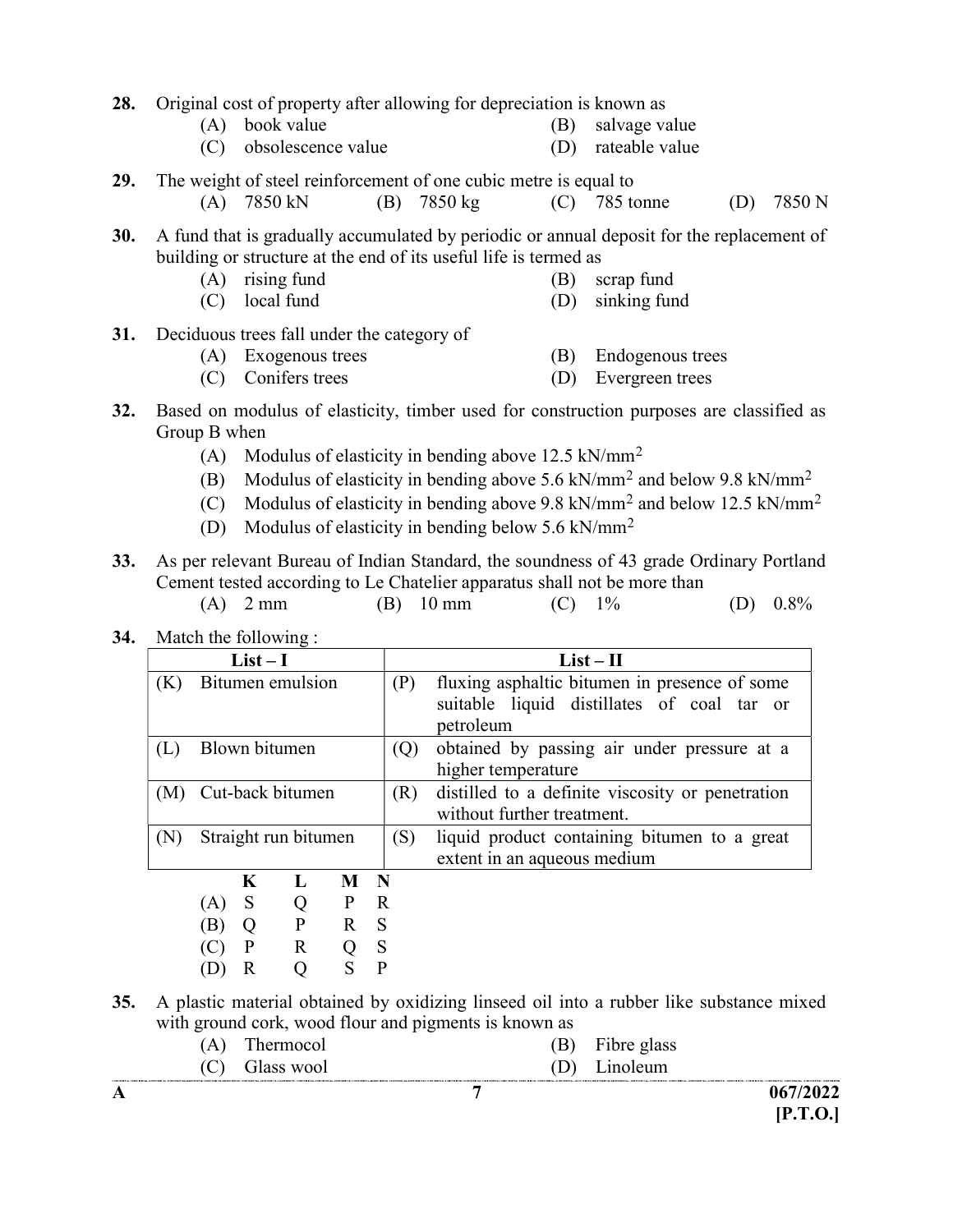and expands the mixture to 3 or 4 times, its volume is known as (A) Stucco (B) Gypsum (C) Pyrocell (D) Keene's cement 37. Identify the processes used in conditional assessment of existing structures (i) Visual inspection with or without NDT (ii) Filed and Laboratory testing (iii) Data Analysis (iv) Sealing existing cracks (A) (i) and (iv) only  $(B)$  (ii) and (iii) only (C) (i) and (ii) only (D) (i), (ii) and (iii) 38. Plastic settlement cracks occur in concrete due to (i) excess bleeding (ii) rapid cooling (iii) rapid early drying conditions (iv) lack of cover (A) (i) and (iii) only  $(B)$  (ii) and (iii) only (C) (i) and (iv) only (D) (i), (ii), (iii) and (iv) 39. A special formwork which moves continuously without support from ground used in tall building construction is known as (A) Myvan form (B) Tunnel form (C) Slip form (D) Shell form 40. A wall that is constructed to carry the load of the structure above it is known as (A) parapet wall (B) load bearing wall (C) cavity wall (D) in-fill walls 41. Moment due to triangular load of masonry wall above the lintel is taken as (A) 6  $\frac{\text{WL}}{\text{}}$  (B) 4  $\frac{WL}{A}$  (C) 8  $\frac{WL}{2}$  (D) 10 WL 42. As per IS 456 : 2000, the pH value of water used in building construction shall be (A) greater than 7 (B) equal to 7 (C) less than 10 (D) less than 6 43. The purpose of underpinning is to : (i) strengthen an existing foundation (ii) to deepen an existing foundation (iii) to construct a new foundation (iv) to construct a basement in an existing building (A) (i), (ii) and (iii) only (B) (i) and (iii) only

36. A finely ground powder containing an admixture, forms a gas on being mixed with water

- (C) (i), (ii) and (iv) only (D) (i), (iii) and (iv)
- 44. The process of scaling away patches of plaster of previous coat, due to lack of adhesion with the undercoat is called
	- (A) grinning (B) flaking (C) blistering (D) crazing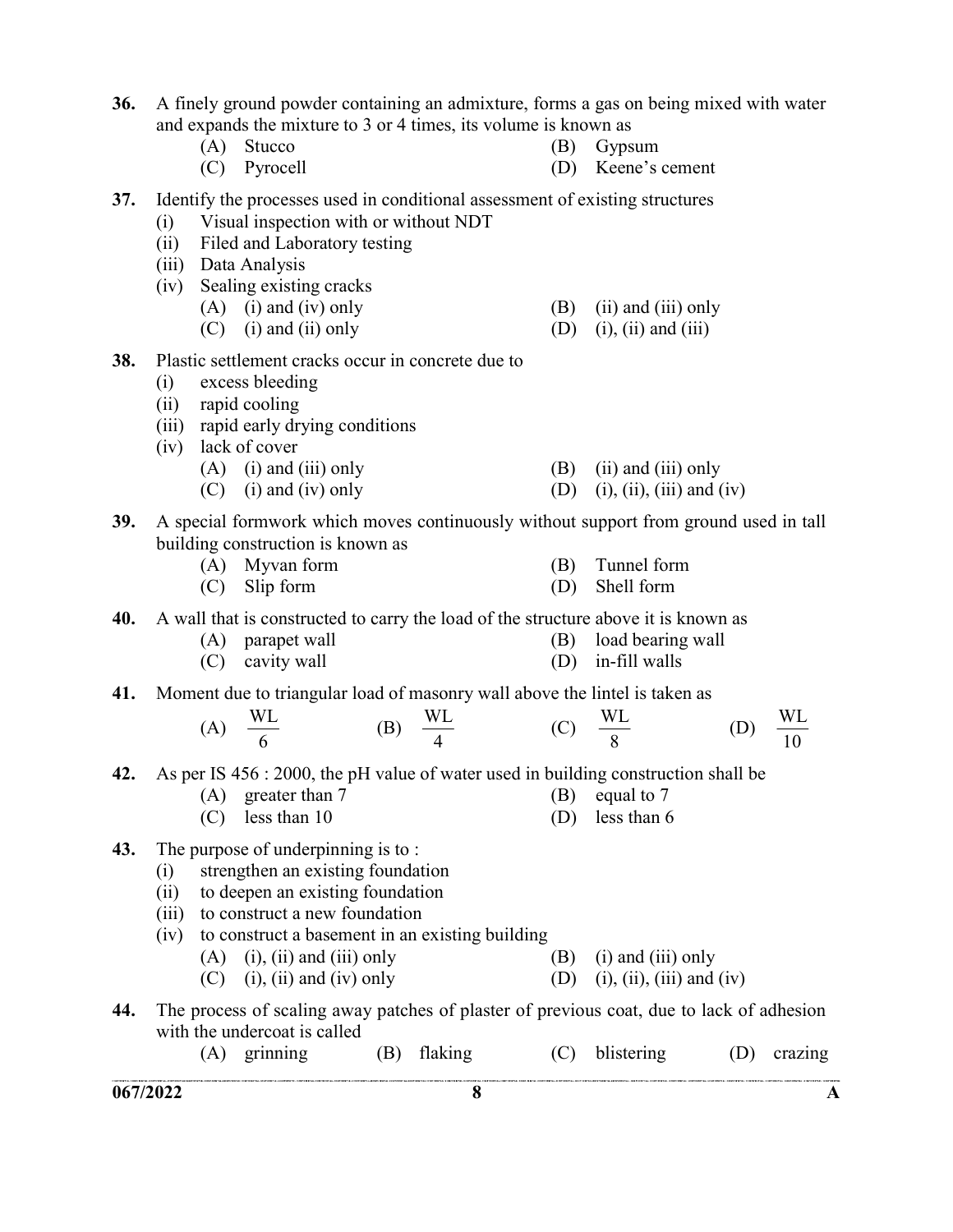| 45. | Match the Lists: |  |
|-----|------------------|--|
|     |                  |  |

|     |                                         | $List-I$     |                                    |                  |                    | $List - II$                          |     |                                                                                              |     |                      |
|-----|-----------------------------------------|--------------|------------------------------------|------------------|--------------------|--------------------------------------|-----|----------------------------------------------------------------------------------------------|-----|----------------------|
|     |                                         | (Pigments)   |                                    |                  | (Measurement unit) |                                      |     |                                                                                              |     |                      |
|     | (P)                                     |              | Natural colour                     |                  | (E)                | Chrome yellow                        |     |                                                                                              |     |                      |
|     | (Q)                                     |              | Calcined colour                    |                  | (F)                | Carbon black                         |     |                                                                                              |     |                      |
|     | (R)                                     | Precipitates |                                    |                  | (G)                | Ochres                               |     |                                                                                              |     |                      |
|     | (S)                                     | Lakes        |                                    |                  | (H)                |                                      |     | Discolouring barytes/China clay with dyes                                                    |     |                      |
|     |                                         | ${\bf P}$    | Q                                  | $\bf R$          | S                  |                                      |     |                                                                                              |     |                      |
|     | (A)                                     | E            | $\mathbf{F}$                       | H                | G                  |                                      |     |                                                                                              |     |                      |
|     | (B)                                     | $\mathbf{F}$ | G                                  | E                | H                  |                                      |     |                                                                                              |     |                      |
|     | (C)                                     | G            | $\mathbf F$                        | E                | H                  |                                      |     |                                                                                              |     |                      |
|     | (D)                                     | H            | E                                  | $\boldsymbol{F}$ | G                  |                                      |     |                                                                                              |     |                      |
| 46. | The short comings of bar charts are :   |              |                                    |                  |                    |                                      |     |                                                                                              |     |                      |
|     | (i)                                     |              | Lack of degree of details          |                  |                    |                                      |     |                                                                                              |     |                      |
|     | (ii)                                    |              | Inability of show progress of work |                  |                    |                                      |     |                                                                                              |     |                      |
|     | (iii)                                   |              | Time uncertainties                 |                  |                    |                                      |     |                                                                                              |     |                      |
|     |                                         |              | $(A)$ (i), (ii) and (iii)          |                  |                    |                                      | (B) | $(i)$ and $(ii)$ only                                                                        |     |                      |
|     | (C)                                     |              | $(ii)$ and $(iii)$ only            |                  |                    |                                      | (D) | $(i)$ and $(iii)$ only                                                                       |     |                      |
|     |                                         |              |                                    |                  |                    |                                      |     |                                                                                              |     |                      |
| 47. | Council of India is                     |              |                                    |                  |                    |                                      |     | Safety Week observed every year to celebrate the foundation of the National Safety           |     |                      |
|     |                                         |              |                                    |                  |                    |                                      |     |                                                                                              |     |                      |
|     |                                         |              | (A) $4-10$ February                |                  |                    |                                      | (D) | (B) $4-10$ January<br>$4 - 10$ March                                                         |     |                      |
|     |                                         |              | (C) $4-10$ April                   |                  |                    |                                      |     |                                                                                              |     |                      |
| 48. |                                         |              |                                    |                  |                    |                                      |     | The amount of time it takes to receive materials from a supplier after the initial order has |     |                      |
|     | been placed is known as                 |              |                                    |                  |                    |                                      |     |                                                                                              |     |                      |
|     |                                         |              | (A) replenishment time             |                  |                    |                                      | (B) | lead time                                                                                    |     |                      |
|     | (C)                                     |              | cycle time                         |                  |                    |                                      | (D) | idle time                                                                                    |     |                      |
| 49. |                                         |              |                                    |                  |                    |                                      |     | The practice among those with power or influence of favouring relatives or friends is        |     |                      |
|     | known as                                |              |                                    |                  |                    |                                      |     |                                                                                              |     |                      |
|     | (A)                                     |              | feudalism                          |                  |                    | (B) nepotism                         |     | $(C)$ centralism                                                                             | (D) | authorism            |
| 50. |                                         |              |                                    |                  |                    |                                      |     |                                                                                              |     |                      |
|     |                                         |              | least count                        |                  |                    |                                      |     | The process of comparing any measured value with its true value is known as                  |     |                      |
|     | (A)                                     |              |                                    |                  |                    |                                      | (B) | accuracy                                                                                     |     |                      |
|     | (C)                                     |              | precision                          |                  |                    |                                      | (D) | calibration                                                                                  |     |                      |
| 51. | The distribution mains are designed for |              |                                    |                  |                    |                                      |     |                                                                                              |     |                      |
|     | (A)                                     |              | Maximum daily demand               |                  |                    |                                      |     |                                                                                              |     |                      |
|     | (B)                                     |              | Maximum hourly demand              |                  |                    |                                      |     |                                                                                              |     |                      |
|     | (C)                                     |              | Average daily demand               |                  |                    |                                      |     |                                                                                              |     |                      |
|     | (D)                                     |              |                                    |                  |                    | Maximum hourly demand on maximum day |     |                                                                                              |     |                      |
| 52. |                                         |              |                                    |                  |                    |                                      |     | Biochemical Oxygen Demand (B.O.D.) of safe drinking water must be                            |     |                      |
|     |                                         | $(A)$ Nil    |                                    |                  | (B) 5              |                                      | (C) | 10                                                                                           | (D) | 15                   |
|     |                                         |              |                                    |                  |                    | 9                                    |     |                                                                                              |     |                      |
| A   |                                         |              |                                    |                  |                    |                                      |     |                                                                                              |     | 067/2022<br>[P.T.O.] |
|     |                                         |              |                                    |                  |                    |                                      |     |                                                                                              |     |                      |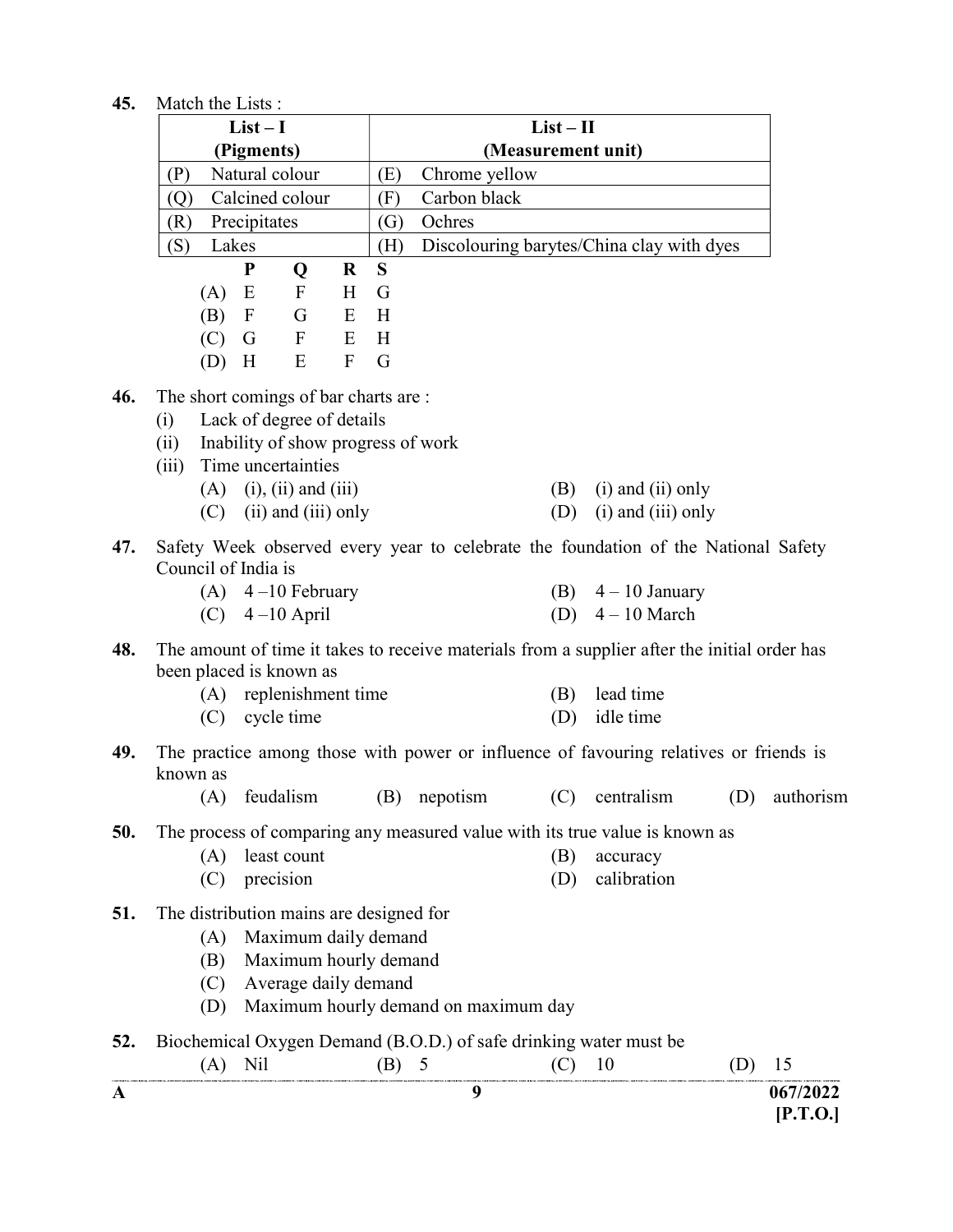53. The maximum permissible limit for fluoride in drinking water is

| $(A)$ 0.1 mg/litre |  | $(B)$ 1.5 mg/litre |
|--------------------|--|--------------------|
|--------------------|--|--------------------|

(C) 5 mg/litre (D) 10 mg/litre

54. What is the working pH range for methyl orange ?

- (A)  $6.4 8.0$  (B)  $1.2 2.8$  (C)  $3.1 4.4$  (D)  $6.0 7.8$
- 55. Which of the following are least soluble forms of Ca and Mg at Normal water temperature ?
- (A)  $CaCl<sub>2</sub>$  and  $MgCO<sub>3</sub>$ (B)  $Ca(HCO<sub>3</sub>)<sub>2</sub>$  and  $MgCl<sub>2</sub>$
- (C)  $Ca(OH)_2$  and  $Mg(HCO_3)_2$ (D)  $CaCO<sub>3</sub>$  and  $Mg(OH)<sub>2</sub>$

#### 56. A water sample has a pH of 9.25. The concentration of hydroxyl ions in the water sample is

- (A) 10-9.25 moles/L (B) 10-4.75 moles/L
- (C)  $0.302 \text{ mg/L}$  (D)  $3.020 \text{ mg/L}$
- 57. The process in which the chlorination is done beyond the break point is known as
	- (A) Pre-chlorination (B) Post-chlorination
	- (C) Super chlorination (D) Break point chlorination

#### 58. Match the given water properties in Group-I to the given titrants shown in Group-II

|               | <b>Group-I</b>   | <b>Group-II</b> |                            |  |
|---------------|------------------|-----------------|----------------------------|--|
| $ P_{\cdot} $ | Alkalinity       |                 | $N/35.5$ AgNO <sub>3</sub> |  |
|               | Hardness         |                 | $ N/40 N_{a_2}S_2O_3 $     |  |
| R.            | Chlorine         |                 | $N/50 H_2SO_4$             |  |
|               | Dissolved oxygen |                 | $N/50$ EDTA                |  |

- (A) P-1, Q-2, R-3, S-4
- (B) P-2, Q-1, R-4, S-3
- (C) P-3, Q-4, R-1, S-2
- (D) P-4, Q-3, R-2, S-1
- 59. Which of the following cations impart(s) pseudo-hardness to water ?
	- (A) Calcium only (B) Magnesium only
	- (C) Calcium and magnesium (D) Sodium
- -
- 
- 60. A single rapid test to determine the pollution status of river water is
	- (A) Biochemical oxygen demand (B) Chemical oxygen demand
	- (C) Total organic solids (D) Dissolved oxygen
- 61. As per IS 1893 : 2002 "A soft storey is one in which the lateral stiffness is less than what % of that in the storey above or less than 80 percent of the average lateral stiffness of the three storeys above.
	- (A) 70 percent (B) 80 percent
	- (C) 75 percent (D) 90 percent
- 62. As per IS 13920 : 2016, what is the minimum grade of structural concrete that should be used in buildings ?

| (A) 30 | (B) 25 | $(C)$ 15 | (D) 20 |
|--------|--------|----------|--------|
|        |        |          |        |

 $067/2022$  A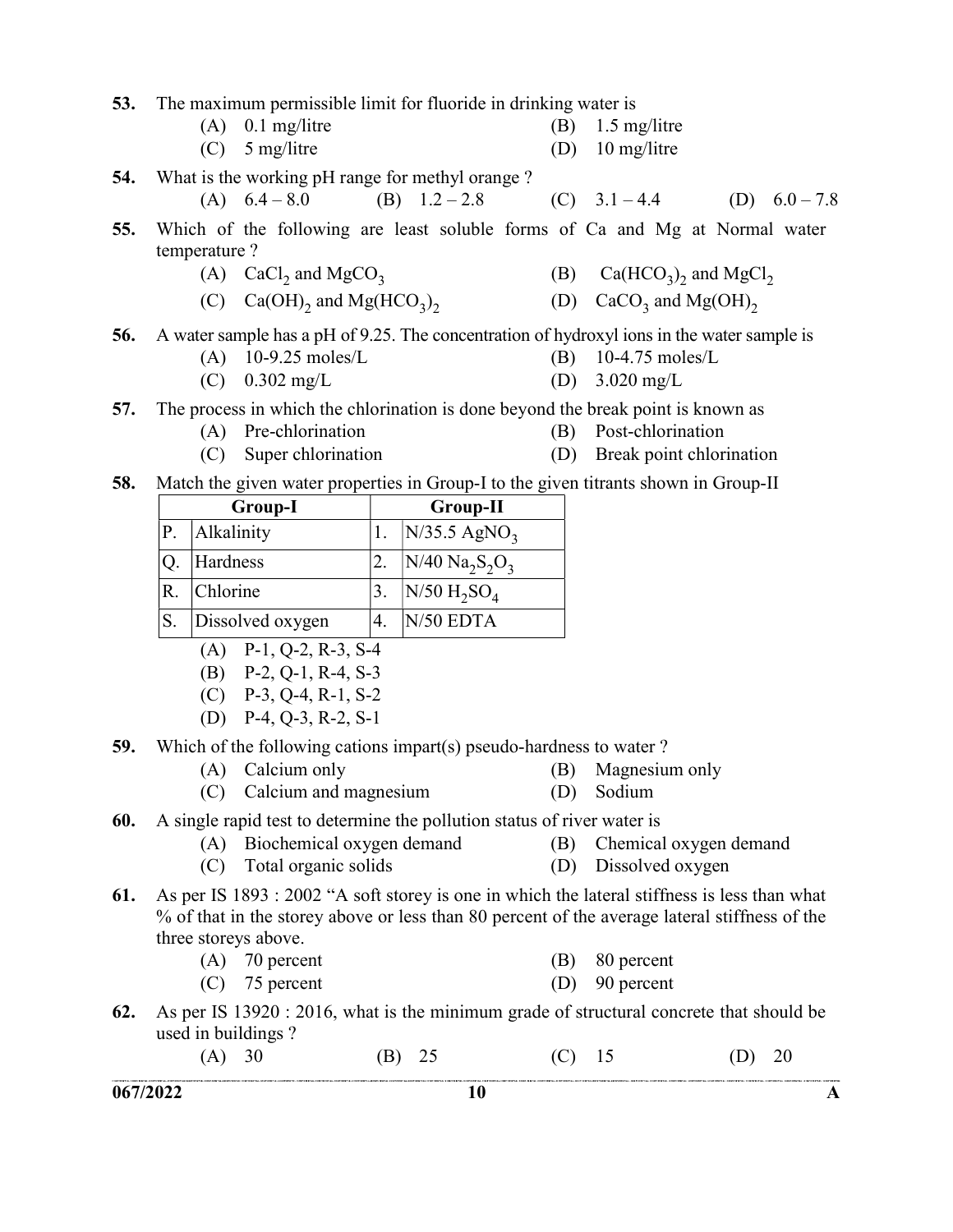| 63. |                        | Modulus of rigidity of structural steel irrespective of its grade may be taken as:<br>(A) $7.69 \times 10^5$ MPa<br>(C) $0.769 \times 10^9$ kN/m <sup>2</sup> |     |           |            |                                        | (B) $0.769 \times 10^5$ N/m <sup>2</sup><br>(D) $7.69 \times 10^9$ kN/m <sup>2</sup> |     |              |
|-----|------------------------|---------------------------------------------------------------------------------------------------------------------------------------------------------------|-----|-----------|------------|----------------------------------------|--------------------------------------------------------------------------------------|-----|--------------|
| 64. |                        | Minimum grade of concrete that has to be used for post tensioned concrete structures<br>$(A)$ M20                                                             | (B) | M30       | (C)        | M <sub>25</sub>                        |                                                                                      | (D) | M40          |
| 65. | (A)<br>(C)             | Which of the following is not a time dependent loss in pre-stressed concrete system?<br>Creep<br>Shrinkage                                                    |     |           | (B)<br>(D) | Relaxation                             | Elastic shortening                                                                   |     |              |
| 66. | (C)                    | The external wind pressure acting on a roof depends on<br>(A) Permeability of Roof<br>Both $(A)$ & $(B)$                                                      |     |           | (B)<br>(D) |                                        | Slope of roof<br>None of the above                                                   |     |              |
| 67. | $(A) 30^{\circ}$       | Angle of inclination to axis of member for lacing bars shall not be less than                                                                                 |     | $(B)$ 40° | (C)        | $60^{\circ}$                           |                                                                                      | (D) | $70^{\circ}$ |
| 68. |                        | Lacing and Battens are designed to take care of<br>(A) Bending moment<br>(C) Bearing                                                                          |     |           | (B)<br>(D) | Shear force                            | Compression                                                                          |     |              |
| 69. | (A)                    | Maximum effective slenderness ratio for compression flanges of beam subjected to<br>lateral torsional buckling is<br>180                                      | (B) | 250       | (C)        | 300                                    |                                                                                      | (D) | 350          |
| 70. | shall not be less than | In beams designed for seismic detailing criteria, the tension steel ratio on any face                                                                         |     |           |            |                                        |                                                                                      |     |              |
|     |                        | (A) 0.24 $\sqrt{\frac{f_{ck}}{f_y}}$<br>(C) 0.66 $\sqrt{\frac{f_{ck}}{f_y}}$                                                                                  |     |           |            | (B) 0.36 $\sqrt{\frac{f_{ck}}{f_{v}}}$ |                                                                                      |     |              |
|     |                        |                                                                                                                                                               |     |           | (D)        |                                        | None of these                                                                        |     |              |

71. Consider the singly reinforced beam shown in the figure below : At cross-section XX, which of the following statement is TRUE at the Limit State ?



- (A) The variation of stress is linear and that of strain is non-linear
- (B) The variation of strain is linear and that of stress is non-linear
- (C) The variation of both stress and strain is linear
- (D) The variation of both stress and strain is non-linear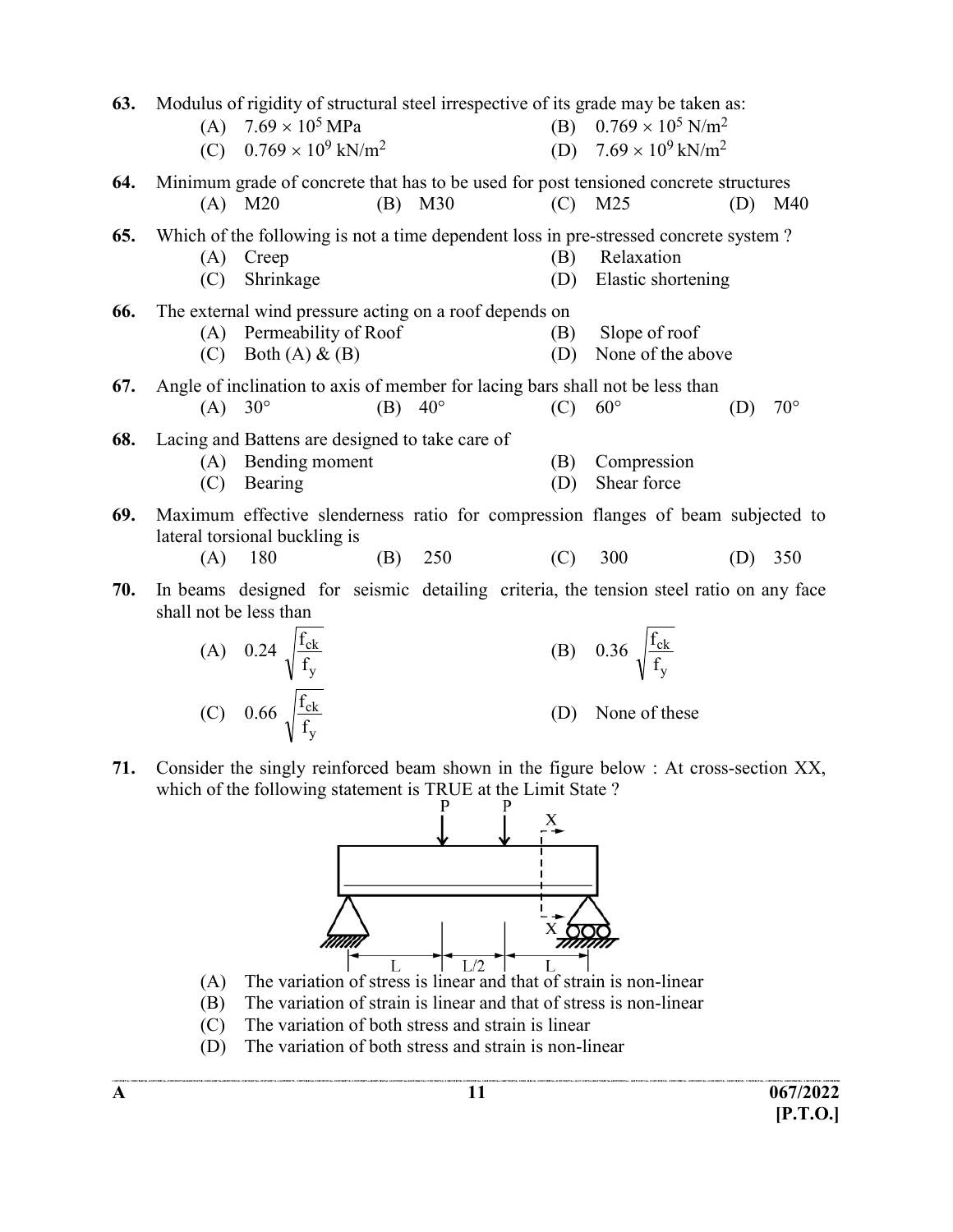72. The development length of deformed reinforcement bar can be expressed as (1/k) ( $\varphi \sigma_s / \tau_{bd}$ ). From IS 456 : 2000, the value of k can be calculated as

(A) 6.4 (B) 4.8 (C) 5.2 (D) 5.6

- 73. Consider the following statements :
	- 1. There will be no defects in select grade timbers.
	- 2. The codal values for strength of grade-II timber without defects may be reduced by 37.5%.
	- 3. For timber used as columns, the permissible stress in ungraded timbers is adopted with a multiplying factor of 0.50.
	- 4. In case of wind force and earthquakes, a modification factor of 1.33 is adopted. Which of the above statements are correct ?
		- $(A)$  1 and 3 only  $(B)$  1 and 4 only
		- $(C)$  2 and 4 only  $(D)$  2 and 3 only
- 74. When a spirally reinforced short column is loaded axially, the concrete inside the core is subjected to
	- (A) Bending and compression (B) Biaxial compression
	- (C) Triaxial compression (D) Uniaxial compression
- 75. The spacing of bars in a flat slab, shall not exceed how many times, the slab thickness, except where a slab is cellular or ribbed construction
- (A) 2 (B) 1.5 (C) 0.5 (D) 3
- 76. The unsupported length between end restraints shall not exceed how many times the least lateral dimension of a column ?
	- (A)  $10 \text{ times}$  (B)  $20 \text{ times}$  (C)  $40 \text{ times}$  (D)  $60 \text{ times}$
- 77. As per IS 875 (Part-3) : 2015, value of internal pressure co-efficient for Buildings with medium openings between about 5 to 20 percent of wall area is

(A) 
$$
\pm 0.2
$$
 (B)  $\pm 0.3$  (C)  $\pm 0.5$  (D)  $\pm 0.7$ 

78. Two bolted plates under tension with alternative arrangement of bolt holes are shown in figure 1 and 2. The hole diameter, pitch, and gauge length are d, p and g respectively.



 Which one of the following conditions must be ensured to have higher net tensile capacity of configuration shown in figure 2 than that shown in figure 1 ?

(A) 
$$
p^2 > 2gd
$$
 (B)  $p^2 < \sqrt{4gd}$  (C)  $p^2 > 4gd$  (D)  $p^2 < 4gd$   
067/2022 12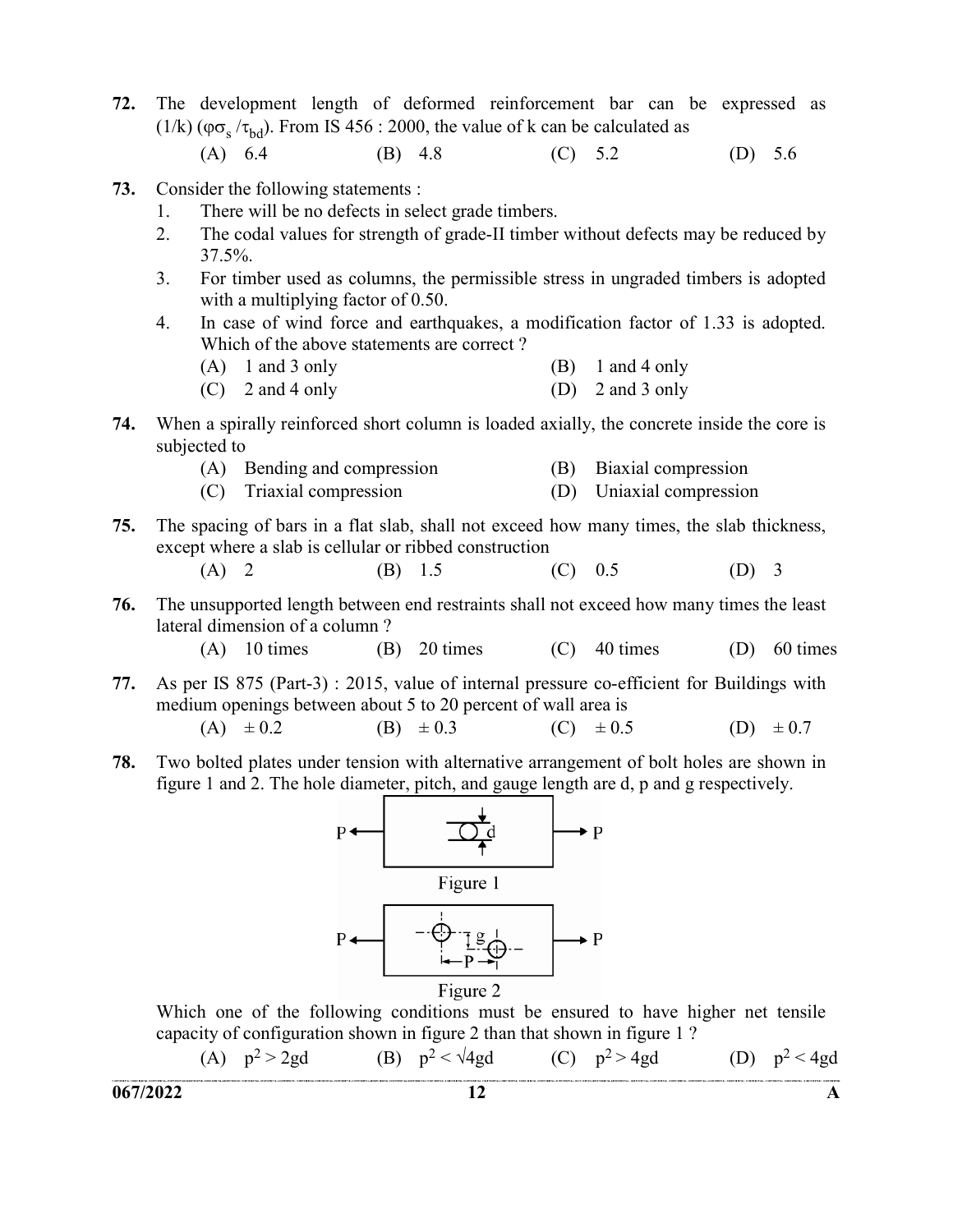| A   |                                                                                                                                                                                                                                                                                                                                            |                                                                                                                                                                                  |           | 13                  |            |                                                                                                                                                                                      |     | 067/2022<br>[P.T.O.] |  |
|-----|--------------------------------------------------------------------------------------------------------------------------------------------------------------------------------------------------------------------------------------------------------------------------------------------------------------------------------------------|----------------------------------------------------------------------------------------------------------------------------------------------------------------------------------|-----------|---------------------|------------|--------------------------------------------------------------------------------------------------------------------------------------------------------------------------------------|-----|----------------------|--|
| 90. |                                                                                                                                                                                                                                                                                                                                            | bearing capacity approximately by<br>$(A)$ 25%                                                                                                                                   |           | (B) $50\%$          |            | Rise of water table in cohesionless soils upto ground surface reduces the net ultimate<br>$(C)$ 75%                                                                                  | (D) | 90%                  |  |
| 89. | (A)                                                                                                                                                                                                                                                                                                                                        | 1.5 <sub>d</sub>                                                                                                                                                                 | $(B)$ 2 d |                     |            | The minimum spacing between compaction piles in terms of their diameter d is<br>$(C)$ 2.5 d                                                                                          | (D) | 1 <sub>d</sub>       |  |
| 88. | Select the incorrect statement.<br>Bearing capacity of a soil depends upon the amount and direction of load.<br>(A)<br>Bearing capacity of a soil depends on the type of soil.<br>(B)<br>Bearing capacity of a soil depends upon shape and size of footing.<br>(C)<br>Bearing capacity of a soil is independent of rate of loading.<br>(D) |                                                                                                                                                                                  |           |                     |            |                                                                                                                                                                                      |     |                      |  |
| 87. | (A)                                                                                                                                                                                                                                                                                                                                        | Plastic                                                                                                                                                                          | (B)       | Brittle             | (C)        | Type of failure occur in loose sands during shearing stage of shear strength test is<br>Compression                                                                                  | (D) | Shear                |  |
| 86. | (A)<br>(B)<br>(C)<br>(D)                                                                                                                                                                                                                                                                                                                   | Primary consolidation of soils occurs due to<br>Expulsion of air voids<br>Expulsion of water from the voids<br>Compression of solid particles<br>Re-adjustment of soil particles |           |                     |            |                                                                                                                                                                                      |     |                      |  |
| 85. | $0.67$ is<br>(A)                                                                                                                                                                                                                                                                                                                           | $\mathbf{1}$                                                                                                                                                                     | $(B)$ 1.5 |                     | $(C)$ 2    | The critical gradient at which the specific gravity of solids as 2.67, and the void ratio of                                                                                         | (D) | 2.5                  |  |
| 84. | (C)                                                                                                                                                                                                                                                                                                                                        | (A) Variable head permeability test<br>Computation from the particle size                                                                                                        |           |                     | (B)<br>(D) | Co-efficient of permeability of an unsaturated soil can be determined by using<br>Pumping in tests<br>Capillarity permeability test                                                  |     |                      |  |
| 83. | (C)                                                                                                                                                                                                                                                                                                                                        | (A) Natural water content<br>Plastic limit                                                                                                                                       |           |                     | (B)<br>(D) | Consistency index shows the nearness of the water content of the soil to its<br>Liquid limit<br>Shrinkage limit                                                                      |     |                      |  |
| 82. | (A)                                                                                                                                                                                                                                                                                                                                        | 20                                                                                                                                                                               | (B) 25    |                     | (C)        | The soil has $D_{60} = 0.08$ and $D_{10} = 0.004$ . Then the uniformity co-efficient of soil is<br>42                                                                                | (D) | 67                   |  |
| 81. |                                                                                                                                                                                                                                                                                                                                            | Typical values of specific gravity of solid particles of silty sands are about<br>(A) < 2.0<br>(C) $2.2$ to $2.62$                                                               |           |                     |            | (B) $2.0 \text{ to } 2.18$<br>(D) $2.66$ to 2.7                                                                                                                                      |     |                      |  |
| 80. | tension?                                                                                                                                                                                                                                                                                                                                   | (A) $(Vsb/Vdb)^{2} + (Tsb/Tdb)^{2} \le 1$<br>$(C)$ $(Vsb/Vdb) + (Tsb/Tdb) \le 1$                                                                                                 |           |                     |            | Which of the following equation is correct for bolt subjected to combined shear and<br>(B) $(Vsb/Vdb)^{2} + (Tsb/Tdb)^{2} \ge 1$<br>(D) $(Vsb/Vdb) + (Tsb/Tdb) \ge 1$                |     |                      |  |
| 79. |                                                                                                                                                                                                                                                                                                                                            | value of effective length to considered in design will be:<br>$(A)$ 6 m                                                                                                          |           | (B) $7.5 \text{ m}$ | $(C)$ 5 m  | If a column of 5 m is effectively held in position and restrained against rotation at one<br>end and, at the other restrained against rotation but not held in position, recommended | (D) | $3.25 \text{ m}$     |  |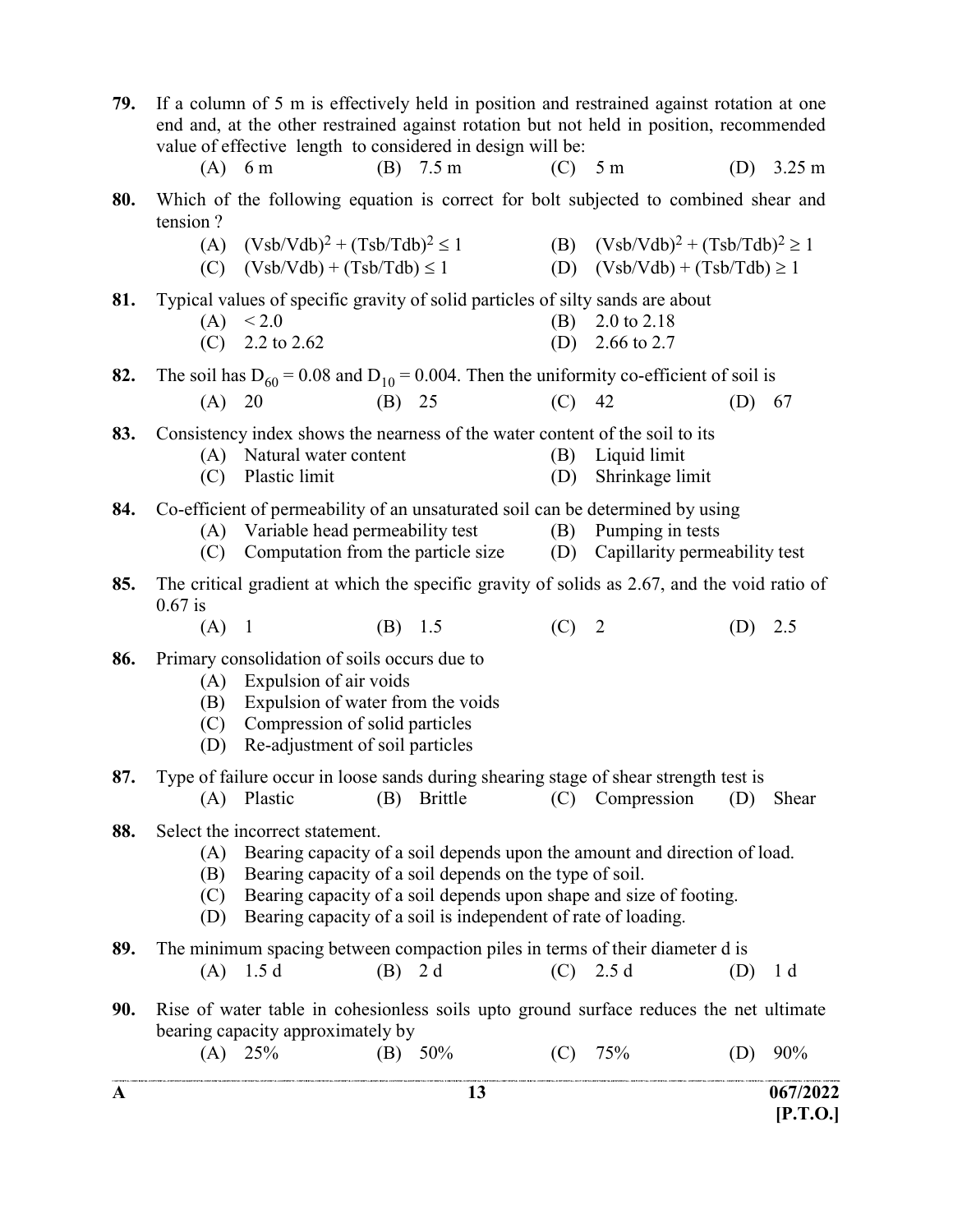| 91. | The distance between two consecutive vehicles is called                       |                                                        |             |     |                          |     |             |  |  |  |  |
|-----|-------------------------------------------------------------------------------|--------------------------------------------------------|-------------|-----|--------------------------|-----|-------------|--|--|--|--|
|     | (A)                                                                           | Time headway                                           |             | (B) | Traffic flow             |     |             |  |  |  |  |
|     | (C)                                                                           | Jam density                                            |             | (D) | Space headway            |     |             |  |  |  |  |
| 92. | The number of vehicles per unit length at any instant of time is called as    |                                                        |             |     |                          |     |             |  |  |  |  |
|     | (A)                                                                           | Density                                                |             |     | Capacity                 |     |             |  |  |  |  |
|     | (C)                                                                           | Volume                                                 |             | (D) | Saturation flow          |     |             |  |  |  |  |
| 93. | The minimum space headway in a traffic stream is equal to                     |                                                        |             |     |                          |     |             |  |  |  |  |
|     | (A)                                                                           | $S_g + L$                                              |             | (B) | $0.278 V + L$            |     |             |  |  |  |  |
|     |                                                                               | (C) $0.7 L + V$                                        |             | (D) | $0.2 V + S$              |     |             |  |  |  |  |
| 94. | If the spot speeds are 50, 40, 60, 54 and 45 kmph then the time mean speed is |                                                        |             |     |                          |     |             |  |  |  |  |
|     | (A)                                                                           | 49.8 kmph                                              |             | (B) | $46.8$ kmph              |     |             |  |  |  |  |
|     | (C)                                                                           | 48.9 kmph                                              |             | (D) | $48.6 \text{ kmph}$      |     |             |  |  |  |  |
| 95. | The speed distribution of vehicles at a point on the roadway is               |                                                        |             |     |                          |     |             |  |  |  |  |
|     | (A)                                                                           | Spot speed                                             |             | (B) | Journey speed            |     |             |  |  |  |  |
|     | (C)                                                                           | Time mean speed<br>Space mean speed<br>(D)             |             |     |                          |     |             |  |  |  |  |
| 96. | The vertical alignment of a highway includes                                  |                                                        |             |     |                          |     |             |  |  |  |  |
|     | (A)                                                                           | Sight distance and traffic intersection                |             |     |                          |     |             |  |  |  |  |
|     | (B)                                                                           | Highway lightning                                      |             |     |                          |     |             |  |  |  |  |
|     | (C)                                                                           | Design of valley curves and gradients                  |             |     |                          |     |             |  |  |  |  |
|     | (D)                                                                           | Widening of pavement                                   |             |     |                          |     |             |  |  |  |  |
| 97. | The ruling gradient required for plain or rolling terrain is                  |                                                        |             |     |                          |     |             |  |  |  |  |
|     |                                                                               | $(A)$ 1 in 15<br>(B)                                   | $1$ in $20$ | (C) | $1$ in $30$              | (D) | $1$ in $40$ |  |  |  |  |
| 98. | Bleeding in the bituminous pavement surface causes                            |                                                        |             |     |                          |     |             |  |  |  |  |
|     |                                                                               | (A) Loss of skid resistance                            |             | (B) | Permeability of subgrade |     |             |  |  |  |  |
|     | (C)                                                                           | Pothole in base layer                                  |             | (D) | Water pumping            |     |             |  |  |  |  |
| 99. | The surface depression along the wheel path is called as                      |                                                        |             |     |                          |     |             |  |  |  |  |
|     | (A)                                                                           | Longitudinal cracking                                  |             |     | Surface rutting          |     |             |  |  |  |  |
|     | (C)                                                                           | Surface cracking                                       |             | (D) | Longitudinal gradient    |     |             |  |  |  |  |
|     | 100. In the rigid pavement construction, the dowel bars provided to           |                                                        |             |     |                          |     |             |  |  |  |  |
|     | (A)                                                                           | distribute loads between slabs in horizontal direction |             |     |                          |     |             |  |  |  |  |
|     | (B)                                                                           | keep the slabs in longitudinal position                |             |     |                          |     |             |  |  |  |  |
|     | (C)                                                                           | strengthen the slabs from longitudinal movement        |             |     |                          |     |             |  |  |  |  |
|     | (D)                                                                           | to avoid the vertical movement of slabs                |             |     |                          |     |             |  |  |  |  |

 $\frac{1}{2}$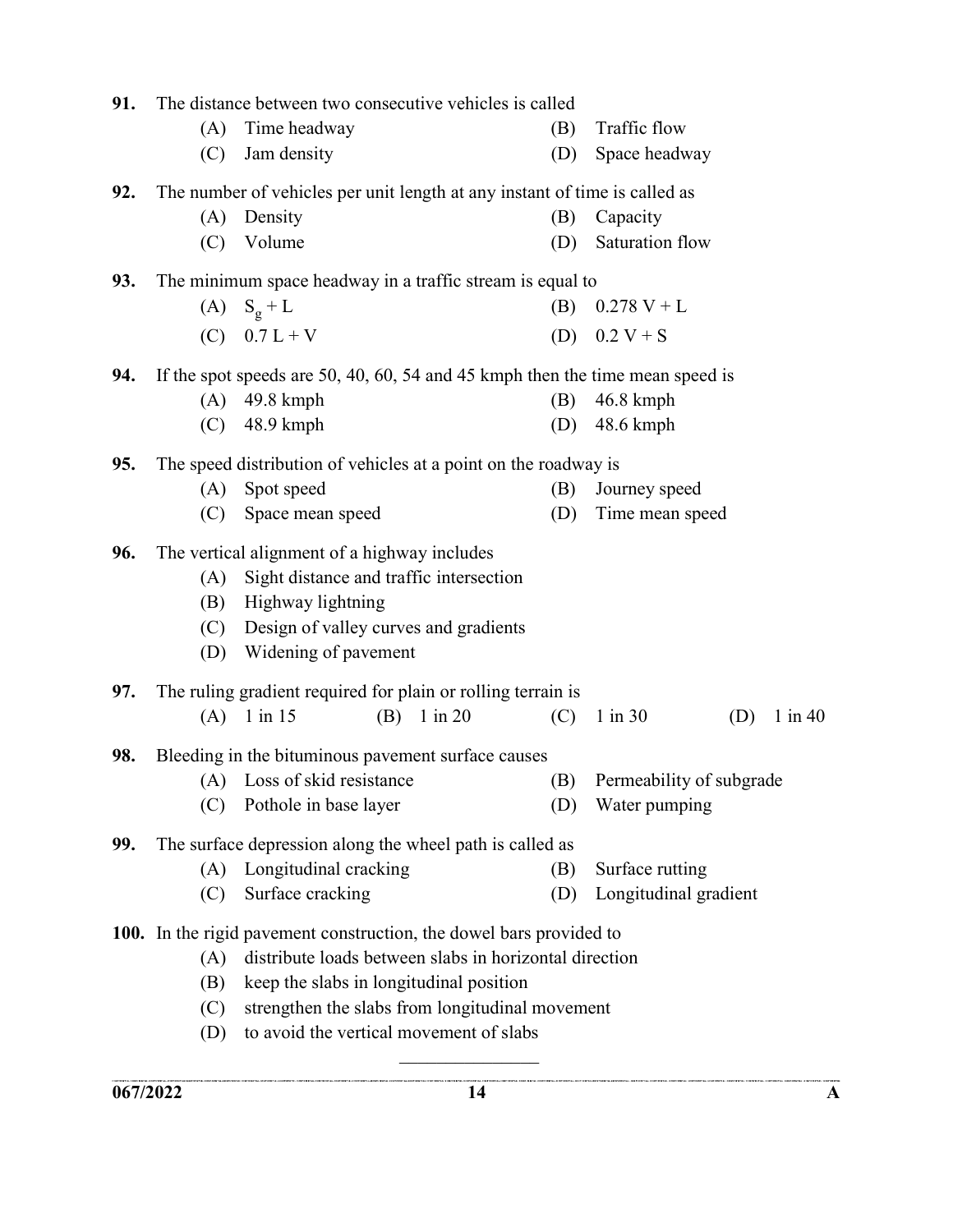## SPACE FOR ROUGH WORK